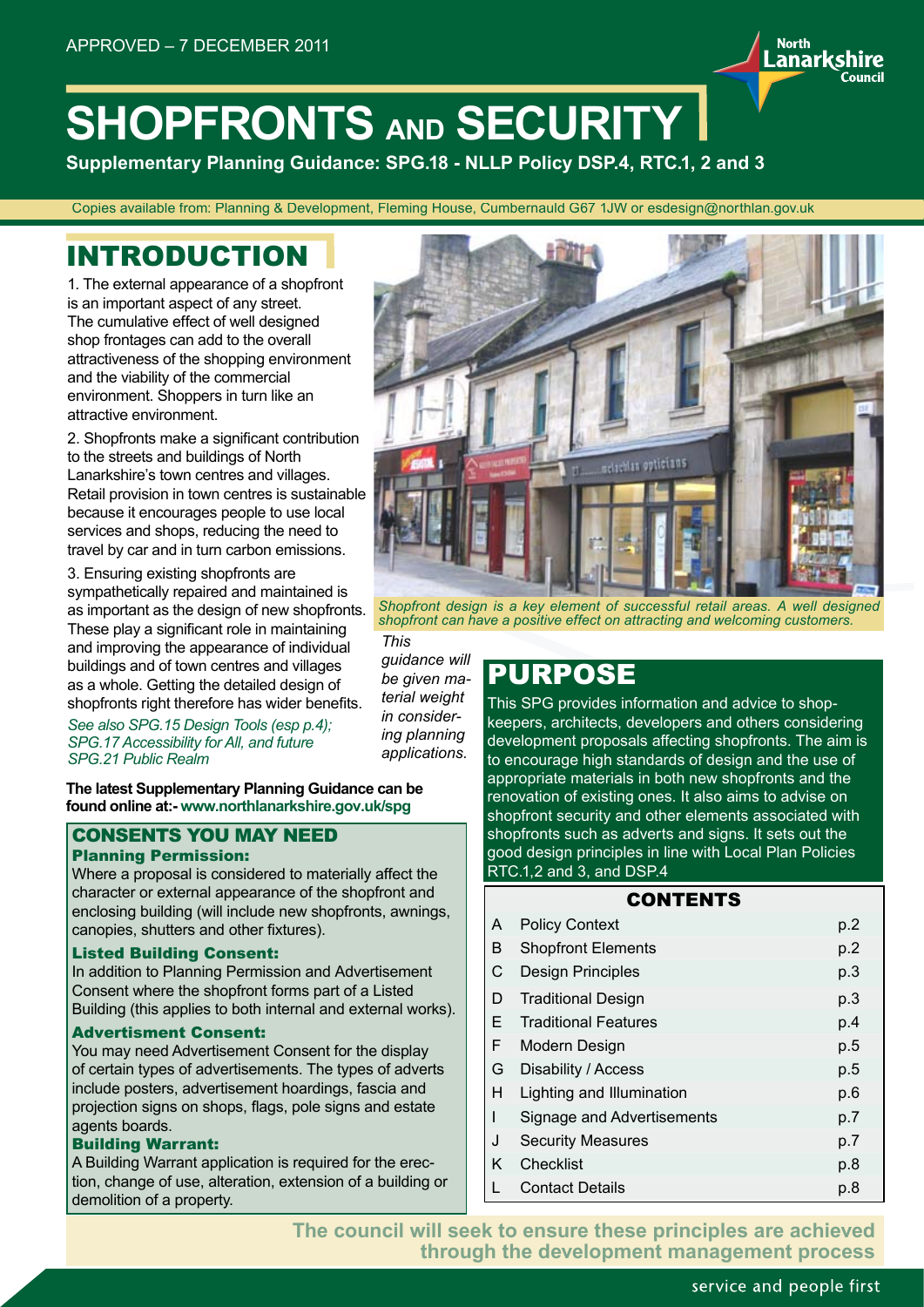## A. POLICY CONTEXT

1. Most changes to Shopfronts require planning permission and in Conservation Areas or on Listed Buildings will be subject to more detailed appraisal and Listed Building Consent. A Building Warrant will also be required which will need to be applied for separately.

### North Lanarkshire Local Plan

The following policies in North Lanarkshire's Local Plan are of relevance to shop fronts.

**RTC.1** Protecting the North Lanarkshire Centre Network

**RTC.2** - Promoting Town Centre Action

**RTC.3** - Assessing Retail and Town Centre Development

**DSP.4** Quality of Development

see www.lanarkshire.com/nllocalplan/ and www.northlan.gov.uk/spg

#### 2. See also:

- Guidance from Historic Scotland:
- **Historic Retail Buildings: a Short** Guide for Shop Owners
- $\bullet$  Managing Change in the Historic Environment - Shopfronts & Signs www.historicscotland.gov.uk/index/ heritage/policy/managingchange.htm



Projecting

### B. SHOPFRONT ELEMENTS

1. The various elements of a shopfront can integrate the shop within the building whilst linking it visually with the street and adjoining shopfronts. It can frame the shop window and entrance, similarly to a picture frame. The individual elements of the frame serve a particular function:-

- Pilasters identify the vertical division between shopfronts
- The fascia allows space for advertising the business
- The cornice provides a strong line at the top of the shopfront and protection from the weather
- The stallriser gives protection at ground level and provides a solid base
- The window through lighting and displays attracts customers.

2. These elements are essential to a well designed shop front and should be retained or enhanced where possible. Where damaged they can often be repaired. Where these elements do not exist it helps to replace them in a manner in keeping with the building.

3. All proposed shopfront designs should reflect the principles of forming a frame and incorporate the above elements in an appropriate fashion. Even modern shop front design usually relies upon these principles for its success. The following sections cover design principles and specifically traditional and modern design in more detail. Getting the details right helps enhance the overall appearance - with the cumulative effect benefiting 2 the wider shopping environment.

### B.4 GLOSSARY

**Capital:** a Capital is the cap of a column, the head of a column or pilaster.

• Cill: Horizontal timber at the bottom of a window frame.

**Clerestory:** A high wall with a band of windows along the very top, usually rising above adjoining roofs.

**Console:** Form of bracket, of uniform width on the front, the sides carved in the form of an upright S with the lower curve smaller than the upper.

**Corbelling:** Projecting blocks, usually of stone, supporting a beam, shop front fascia or other horizontal member.

**• Fanlight:** Originally, a window above a shopfront door which resembles an open fan design: now any window in that position, irrespective of shape or pattern.

**• Mullion:** Vertical post which forms the division of a window.

**Plinth:** a Plinth is the lowest part (base) of a column or pilaster.

**Transom:** Horizontal framing to top of door openings.

2 *See Section E Traditional Features for further info.*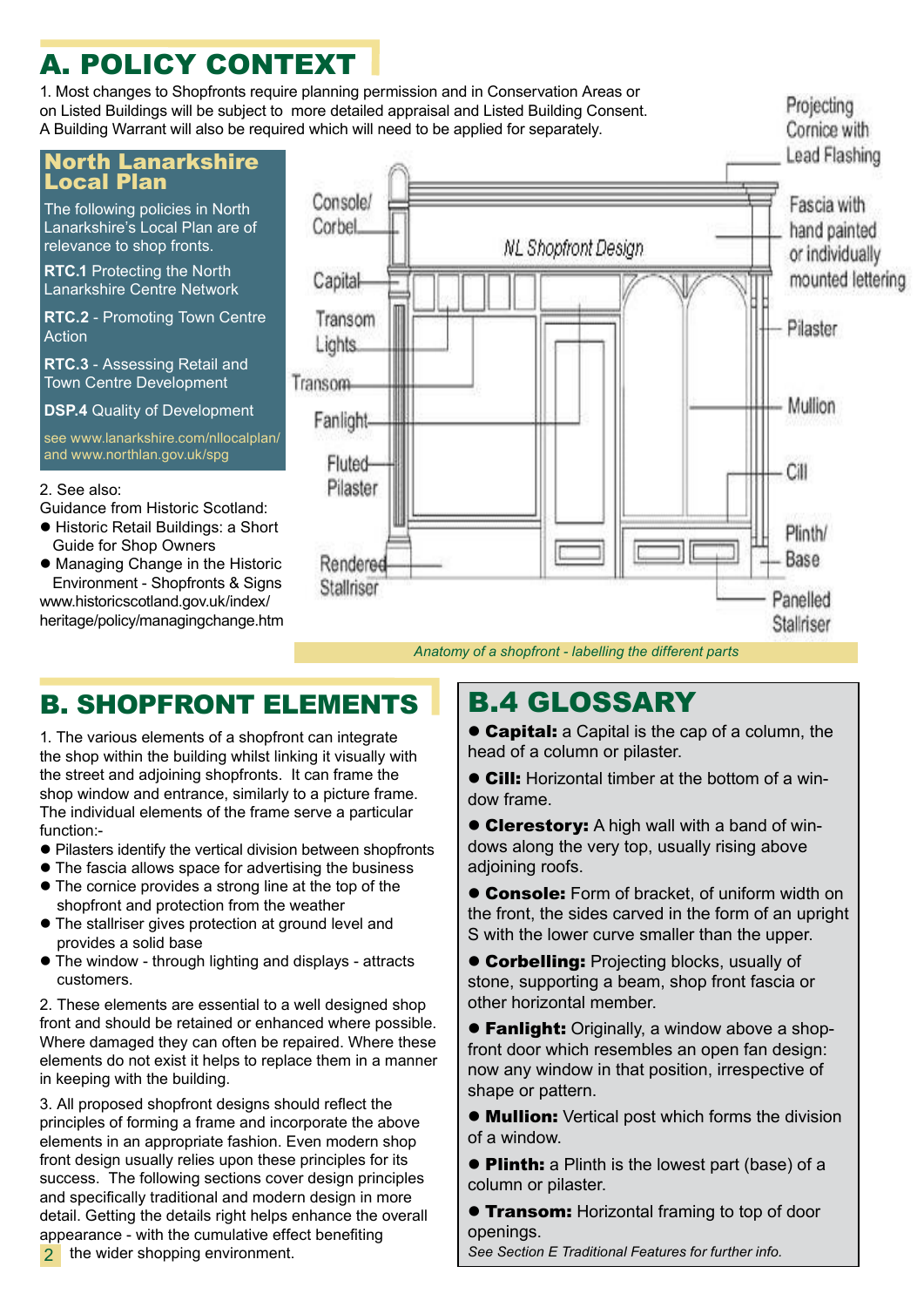## C. DESIGN PRINCIPLES

1. The following design principles provide a good starting point for new or replacement shopfronts, whether located on traditional buildings, Conservation Areas, Listed Buildings or modern buildings. The detail is critical.

#### Relate to Street Context

2. New designs should not draw attention away from, or dominate the streetscene and existing buildings. It is important to consider the effect of the shopfront design on the rest of the street and the immediate area. Proportions, materials and details should maintain the rhythm, character and hierarchy of existing buildings along the street. The more uniform the street, the more shopfronts should conform to the symmetry of the facades.

#### Relate to Building Context

3. Sensitive design should enhance the individuality and character of the building. It is important to consider the effect of shopfront design on the whole building, and adjoining shopfronts. The architectural character and proportions of the whole building should be understood to ensure the ground floor is not designed in isolation.

#### Relate to Surrounding Buildings

4. Shopfronts should have their own individual style and provide visual interest, while respecting the form and scale of the surrounding buildings. Taking into account adjoining facades is important, particularly if the shopfront property in question is part of a large architectural group of buildings with identifiable character. In such circumstances the shopfront will need to be in character with the shopfronts in the remainder of the group.

#### Add interest and depth to the design

5. Shopfronts usually benefit from having depth to the design - avoiding flat panels or "illuminated boxes" simply added on the surface. Equally, depth to lettering can add character. Is the shop window interesting and attracting customers?

#### Ensure Security by Design

6. Security should be integral and viewed as a fundamental part of the design process - not as a last minute add-on. Good design can improve shop front security in a variety of ways. Using traditional shopfront features such as a stallriser can provide protection (reinforced as necessary). If roller shutters are used, the roller box should be lost in the fascia or fitted internally - not simply added to the external fascia.

#### Accessibility for All

7. Function and ease of use for all is a primary consideration. It makes economic sense for shopfronts to be accessible to all user groups. (See Section G and SPG.17).

#### Plan for all Additional Elements

8. Think long-term in terms of additional elements which will form part of the shopfront such as security measures, alarm boxes, canopies, lighting and signage. Incorporating these into the original shopfront design from the start will help the design seem less cluttered and more appropriate.

#### Corporate Identities

9. A standardised "corporate" design approach of set letter sizes, logos and colours is unlikely to be appropriate for every building and street. Chain stores need to respect existing buildings and streetscapes so that local distinctiveness is maintained. In sensitive locations (Listed Buildings / Conservation Areas) the use of standardised corporate shop fronts may need to be moderated. In most cases it is possible to reconcile corporate image with the local context in order to satisfy the principles of good shopfront design.



*A well designed traditional shop front attracts interest.*

### D. TRADITIONAL DESIGN

1. The restoration or reinstatement of traditional shop fronts should be considered as the first option in cases where they would complement the architectural form of the building and where the work is based on sound historical precedent in terms of archival evidence or surviving features. Adjacent shops may provide clues.

2. Pre-application consultation with one of the Council's Planning Officers is recommended prior to the submission of an application. New or altered shop fronts should:

- $\bullet$  Be designed so that the position of the doorway, stallriser, fascia, etc relate well to each other and the building generally. Is the entrance obvious and welcoming?
- $\bullet$  Be slightly recessed behind the face in the middle of the main structure.
- Not extend beyond the existing shop front surround.
- Retain and replicate (where appropriate) original decorative features such as pilasters, corbels, mouldings and console boxes.
- **Traditional shop front alterations should be sympathetic** to the original design.
- Use of sustainable materials is encouraged e.g. wood from a sustainable source / local materials.
- $\bullet$  Include unobtrusive security features.
- Add livelieness and vitality to the street scene.



*Reinforced stallriser providing additional security* 3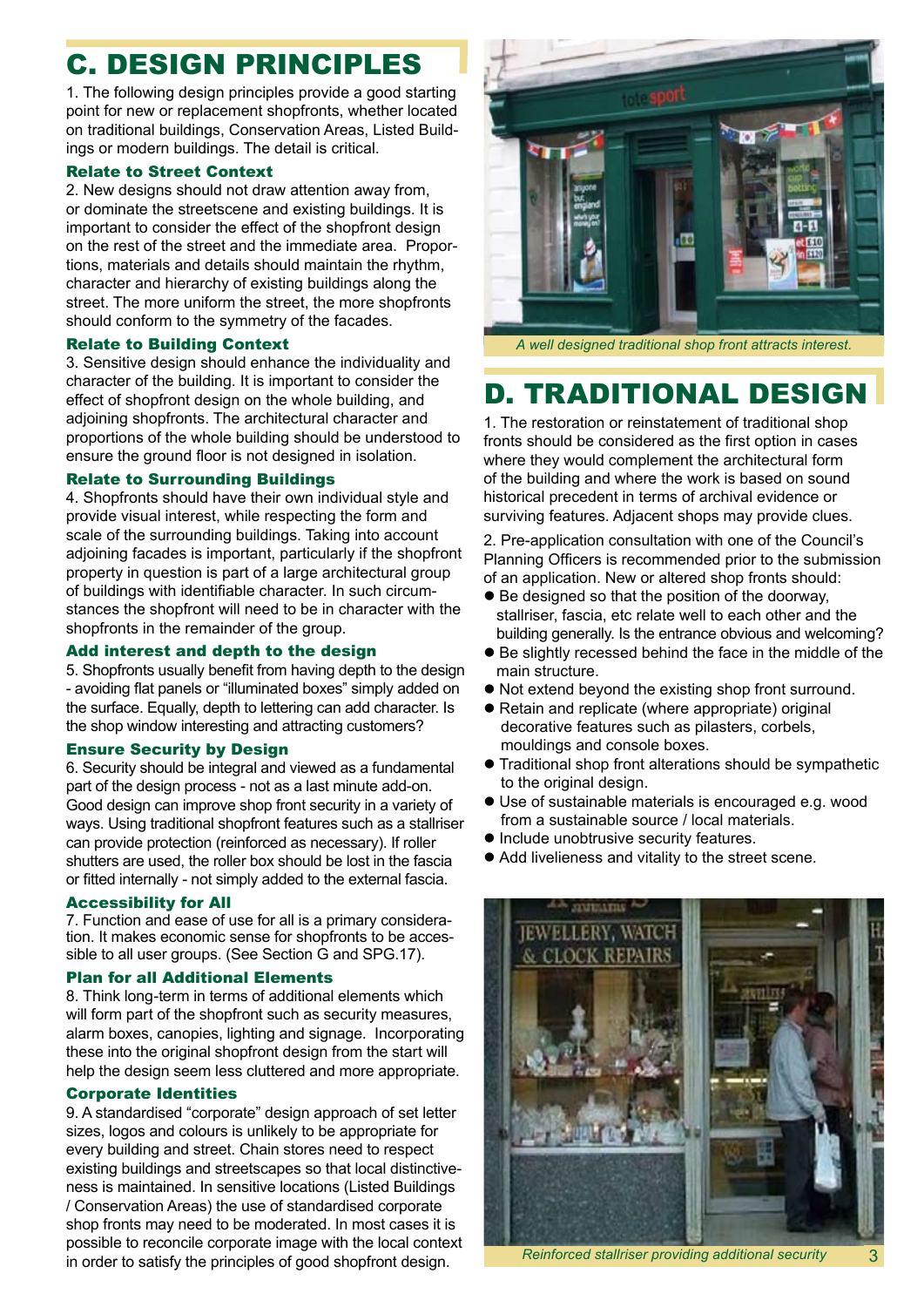### E. TRADITIONAL FEATURES

#### Fascias • Fascias should not be too high - ideally horizontally proportioned usually circa 300mm to 450mm in height. Where two or more shopfronts are contained within the facade **TAXI OFFICE HAIRDE** of a single building, a matching fascia style should be adopted for each shopfront as this will help to ensure that the building is treated a whole • Original fascia detailing and corbels should be retained and / or reinstated wherever possible. As a general rule, new applied fascias should be in timber and incorporate a neat and well defined cornice (see section L.1 facia signs for details) **Stallrisers** • Original stallrisers should be retained and / or reinstated as they typically improve the design and security of shop fronts. As a general rule new shop frontages should incorporate stallrisers of between 450mm and 700mm in height, generally constructed to form an integral part of the shop frontage. Windows • Display windows should generally be proportioned to have a vertical emphasis to compliment the proportions of upper floor windows and the general streetscape character of the area. • Blanked out windows should be avoided if at all possible. • Original clerestory / transom windows and fanlights above doors should be retained and / or reinstated wherever possible. • Original moulded window frames, doors and pilasters and other architectural detailing should be retained and / or reinstated where possible. Pilasters These are used to frame the shop front and give the appearance of providing vertical support to the building above. They should be in keeping with the character and appearance of the building. They give each unit a separate identity and may highlight the doorway. They should be retained or incorporated as appropriate. If your shop combines two or more shop units, the rhythm of the street frontage and the original buildings needs to be taken into account. They can add depth and interest to the shopfront. • Columns are either round or half round and are plain or fluted, whilst pilasters are flat and panelled or fluted. Cornice This visually separates the ground floor shop from the floors above and emphasises the distinction between the uses within the building. The fascia and signs should therefore be set below the cornice. It can also be used to "hide & tidy" cables etc. Where no cornice exists, it would normally be introduced at first floor level at the top of the fascia. Reinstatement of cornices or incorporation of cornices into new shop front design is encouraged - helping add depth to the design. **Materials** • Original stone and timber shop frontages should be retained where possible. • New shop frontages should generally be designed in a style that ossie is complementary to the original shop fronts. - timber? metal? • Timber shop fronts are usually better painted rather than stained. Shopfronts would generally be painted in 'recessive' rich colours and dark shades with light coloured lettering that will allow attention to focus on the window display. Bright colours are generally best avoided. 4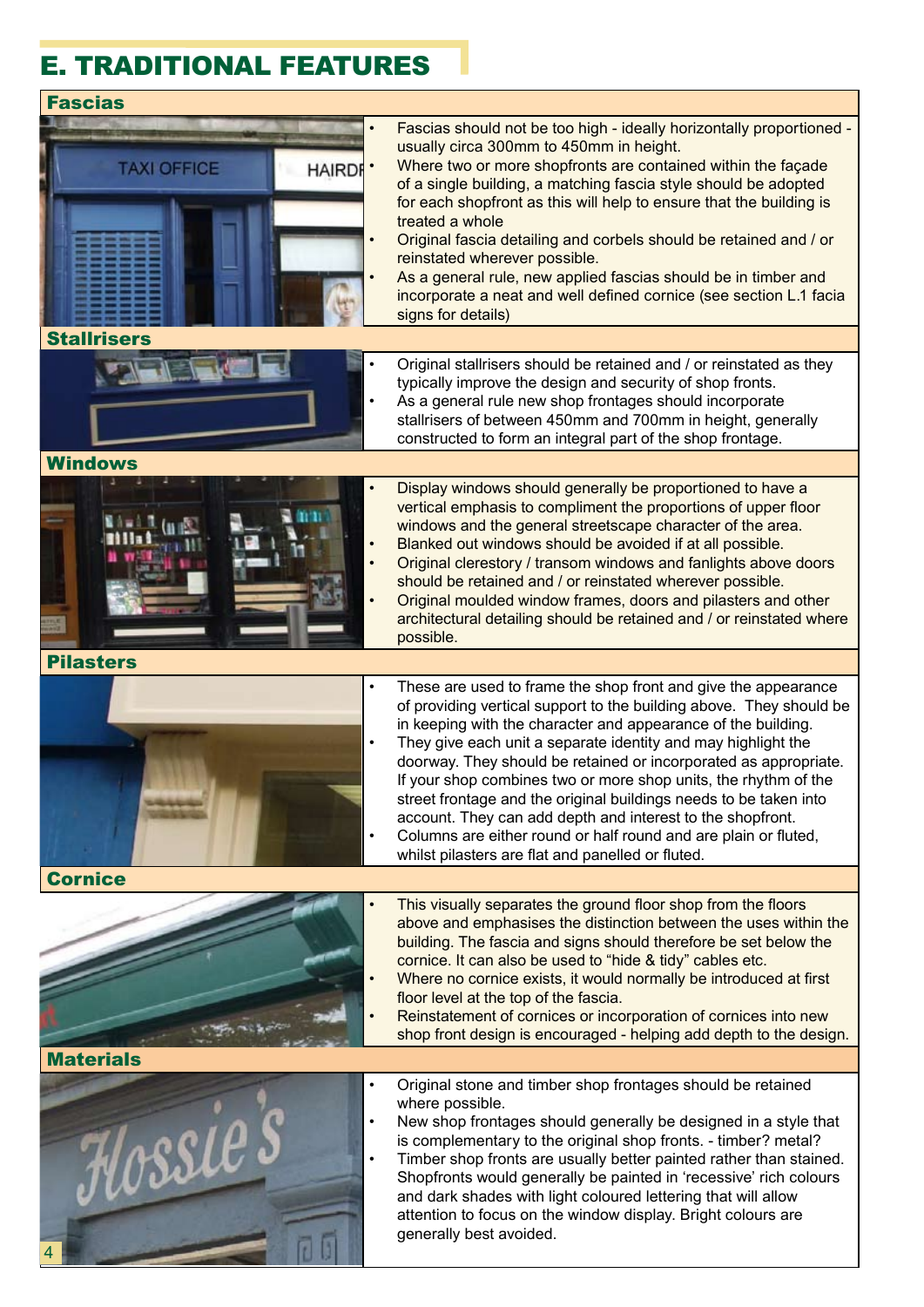### F. MODERN DESIGN

#### Modern Design

1. Modern or contemporary design can be successfully incorporated into traditional building facades and contribute positively, provided careful consideration is given to:

- The age and style of the building:
- The scale and proportion of the building;
- The choice of materials and details; and
- High quality craftsmanship to achieve the best finish.

2. The design of any shop front should aim to be attractive and welcoming - creating activity and interest at pedestrian eye level. It should not visually cut itself off from the building above.

#### Modern Design on Modern Buildings

3. The Council welcomes innovative new designs on modern buildings provided that they are of a high quality and in keeping with the character of the surrounding area. Modern blocks or parades of shops need not mimic traditional designs and materials. However, they can benefit from using the broad design guidance given in this leaflet. The details remain important. Keep it simple.

#### Design Quality

4. Uncomplicated design and high quality detailing are trademarks of a quality shopfront. While replicating the style of adjacent traditional shop fronts is less important, neighbouring shops in modern buildings should generally follow similar design principles. In modern buildings it may be appropriate for modern shop fronts to incorporate some or all architectural elements associated with traditional shop fronts, although these should be expressed through contemporary design in a way that respects its context.



*Modern signage should help identify the entrance and have some consistency - not simply use the wall as a display board*

#### **Sustainability**

5. All new shop fronts and any alterations carried out to them should promote sustainability principles within their design, construction and performance. Improving energy efficiency helps reduce your running costs as well as reducing the impact on climate change.





*Well designed modern shop front on a traditional building*



*Modern Shopfront Design can be innovative*



*Well designed modern shopfront as part of a modern building*

### G. ACCESSIBILITY

1. Wherever feasible, access to shops must be made for all sections of the community as defined in the Equalities Act 2010. Measures to be considered should include recessed entrances with side splays, level or ramped access and auto doors, non slip entrance thresholds, door pull rails and easy to grip handles, clear 'pull' and 'push' door signage and 800mm minimum entrance door widths. Care must be taken to ensure that adaptations made to shop entrances to Listed Buildings and shops within Conservation Areas are appropriate. See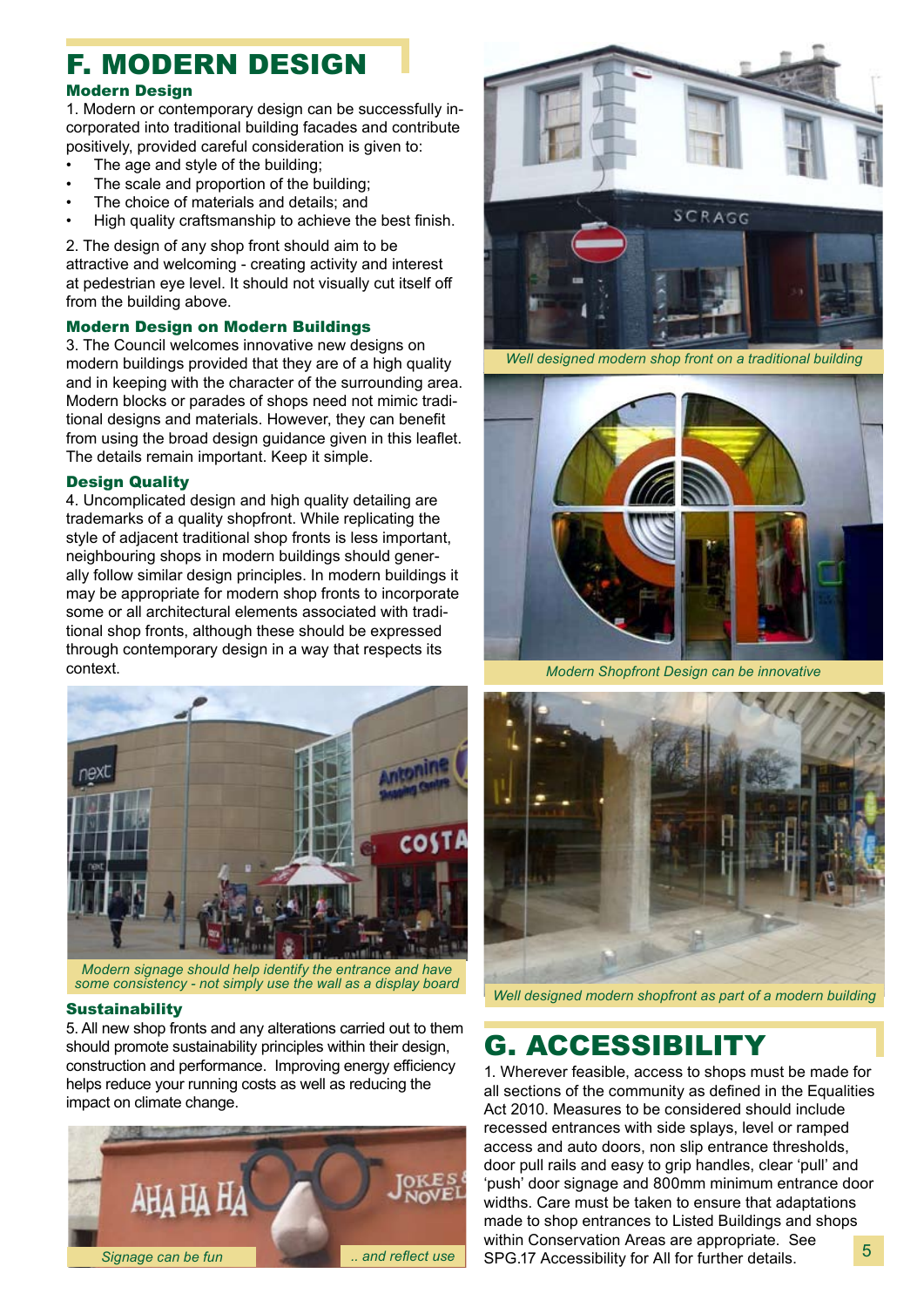### H. LIGHTING and ILLUMINATION

1. Lighting can be used creatively to make shops more readily identifiable and welcoming. However unsympathetic or excess lighting can detract from the street-scene, especially adjacent to traditional shopfronts. The means of lighting and cabling, and their impact on the appearance of buildings, needs to be carefully assessed. A lighting scheme should be developed as part of the overall design of the shopfront and should outline any proposed lighting (internal/ external lighting and illuminated signage). Early consultation with the Planning Service is therefore strongly advised. See contacts information in Section L for information.

#### External Lighting

2. In a well lit street there may be little requirement to illuminate the actual shop fascia - leaving the focus on the shop window. Alternatively - in darker areas, external spotlights or "wall washing" may help the perceived safety. The standard "illuminated box" is usually best avoided. Proposals for external lighting need to avoid causing glare to adjoining properties or causing a safety hazard to motorists. Applications can help themselves by clarifying the purpose of the lighting scheme and why it is considered necessary.

#### Lighting Fixtures

3. Lighting fixtures and related cabling should be unobtrusive (concealed where possible), and generally be the minimum required to achieve the illumination objective. Installation should use the minimum number of fixings. Increasingly LED spotlights help focus on entrances and - within the shop window - on the goods being sold. They provide interest and contrast - in comparison to the ubiquitous basic fluorescent lighting.

#### Unacceptable Lighting

4. An intermittent light source, moving feature, animation, exposed or reflective materials are not generally considered to be acceptable lighting solutions. The use of overlarge spotlights and brass 'swan neck' lamps are often un-acceptable by virtue of not being in keeping with the overall design. Generally indirect illumination by means of concealed lighting, downlighting or carefully positioned spotlights will be favoured - as it helps generate "drama" with a greater range of illumination and shadows than a uniform fluorescent approach.

#### Lighting Shopfront Windows

5. The impact that attractively lit window displays can have on trade and on the vitality and sense of security of shopping streets at night should not be forgotten. Dramatically lit shopfront windows can be an effective way to minimise the crime risk whilst at the same time enhancing the appearance of the street scene at night. During closing hours, subtle lighting can illuminate the shop interior and encourage people to window shop, improving the natural surveillance of the street and reducing the likelihood of anti-social behaviour.

6. Traders may wish to keep their premises lit well into the evenings. Carefully illuminated displays using spotlights rather than bare fluorescent tubes generally have the most impact. Advertisement consent may be required.



*Internally illuminated window display*

#### Cabling, Wiring, Pipes or other "clutter"

7. It is accepted that some level of wiring may be present on buildings, but it should always be as discrete as possible. Generally lighting cables should be concealed within the building. When cables and wiring are to be run on the outside of the building, consideration should be given to disguising the wiring - hiding it as unobtrusively as possible. Often simple methods such as painting or tucking behind fascias are the most effective method of disguise. Planning, Listed Building Consent and Advertisement Consent Applications should indicate the method of proposed external cabling.

#### Illuminated Signage

8. When illuminated box signs are bulky or poorly sited they too easily detract from the appearance of the shopfront. The choice and location of fittings should be considered from the outset so that they form an integral part of the design rather than ad-hoc additions. Over-illumination needs to be avoided because it can upset the balance of light with other premises and street lighting.

9. The use of illuminated "box" fascias and projected signs is usually inappropriate within Conservation Area and on Listed Buildings. More subtle forms of lighting include backlit lettering, individual halo letters and cold cathode tubes where only the lettering and not the background is illuminated. Illuminated box signs are usually best avoided.

10. Preference will be given to signs with individual illuminated letters and fascias illuminated by down lighters or trough lighting, as will projecting signs with down lighters. Illuminated advertisements should not normally be located above first floor level except where it can be demonstrated that the position proposed is essential in relation to the function of the building. Illuminated signs must not resemble or be erected in close proximity to official highway signs or traffic lights.



6 *Customised signage can add character and "sell" your business*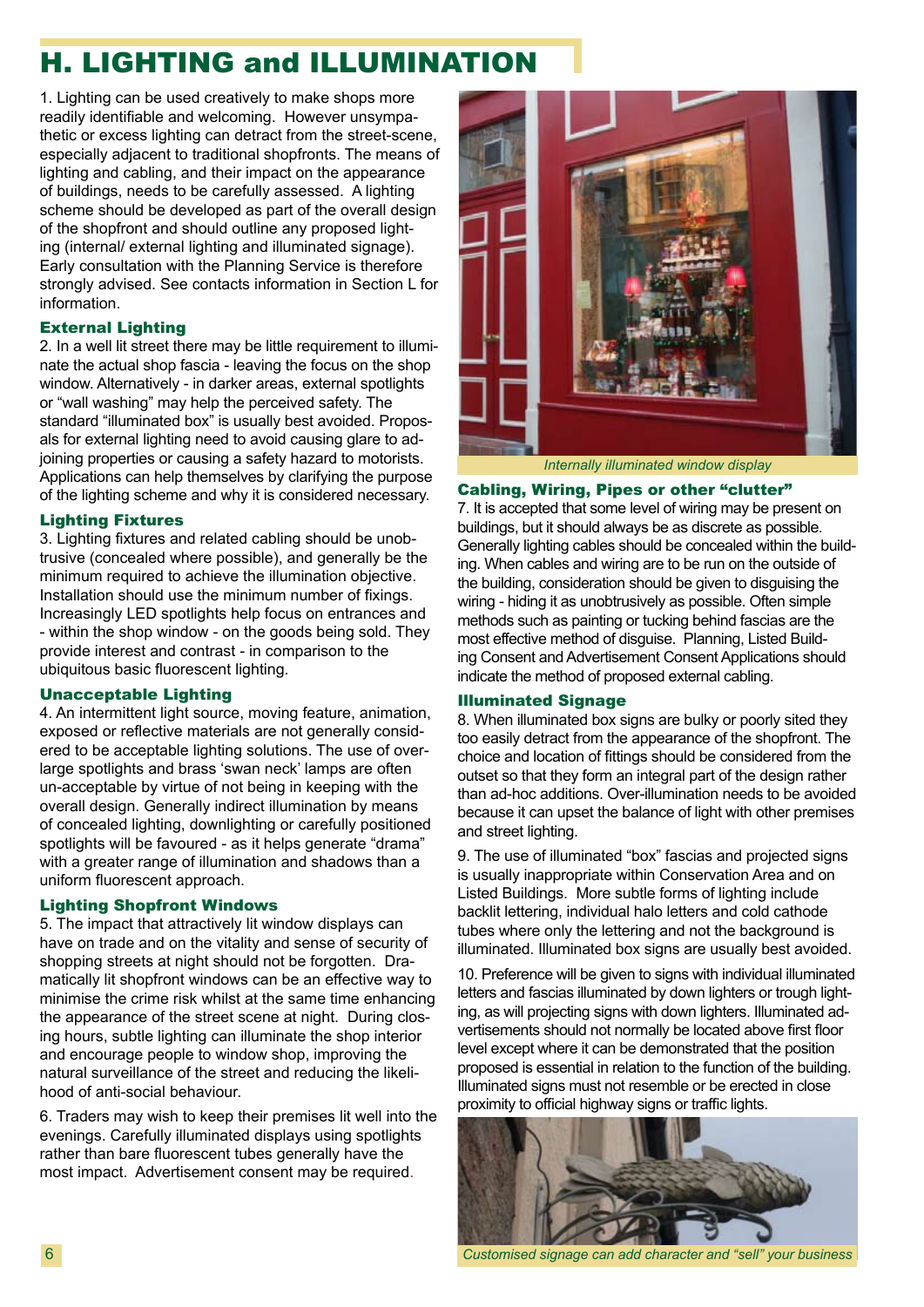1. Poorly designed signs and advertising create clutter. However signs can be attractive and add to the liveliness and interest of the street. One well designed, clearly stated sign can often be more effective than a number of signs. Be clear what you want to convey - name? telephone? web address? opening hours? ... or just your presence?

#### Fascia Signs

2. Signage should generally be restricted to the main fascia. Glossy or plastic fascia signs and lettering are not generally appropriate in Conservation Areas or on Listed Buildings. Lettering with depth, or hand painted in simple type styles, should be used in a complimentary or contrasting colour. Matt finish fascias are usually preferred. Dark primary colours such as dark green, navy, blue, black or dark red tend to work best. Where a fascia is not present a timber horizontal fascia can be fitted on to which lettering can be mounted or painted. Alternatively individual lettering can be fitted using "hidden" fixings, to provide depth.

#### Projecting and Hanging Signs

3. Projecting and hanging signs can provide a useful form of advertising and identify shops from a longer distance. However, the proliferation of such signage can in certain contexts create visual clutter - thus undermining their advertising purpose. Only one projecting / hanging sign for each shop unit or structural bay will generally be permitted. These should be installed at fascia level, at either end of the fascia panel. Signs should not be fixed to the pilasters or decorative capitals, or above ground level.

4. On modern shop fronts or modern buildings carefully designed projecting signs of the 'finger' type in stainless steel, bronze, or dark stove enamelled metal may be acceptable. These might have limited or subtle illumination, either externally or for individual letters and logos.

5. Within Conservation Areas and on Listed Buildings or on shopfronts with traditional features, a hanging sign can be more appropriate. Hanging signs should generally be of a traditional, painted timber construction with appropriate lettering and design and hung on a wrought iron bracket. Original traditional brackets and hanging signs should be preserved where possible even if the use / proprietor of the shop has changed.

#### Box Signs

6. Surface mounted box signs (illuminated or not) tend to detract from the front of fascias, as they obscure shop front details - typically looking fairly crude. If a box sign is to be used it is best recessed behind the fascia (or incorporated therein) so as to be integrated into the overall design.

#### Upper Floor Signs

7. Signage above ground floor level, including projecting signs, will generally be unacceptable as it distracts the eye from the shop fronts and adds clutter. The exception is where the names of businesses located above the shop are discretely applied to windows using black or gold lettering in the traditional manner.

#### Other Signs and Advertisements

8. Windows are best used as showcases to promote your business - rather than solely as advertising billboards - or discouraging shoppers by a blank or "dead" frontage. Generally owners should avoid covering more than 10% of the glazed frontage with advertisements. Flashing/neon signs in the interior of shop windows are usually unacceptable.

### **I. SIGNAGE / ADVERTS | J. SECURITY MEASURES**

1. The Council recognises that shop security is essential. It also wishes to encourage active shop frontages and out-of-hours window shopping by the retention of open frontages and interesting displays. In the interests of consistency, the adoption of the following definitions are considered appropriate:

A. Demountable Grille - a rigid open lattice, grating, mesh or screen constructed of metal.



**B. Open Mesh Shutter - a roller shutter with a signifi**cant degree of openness in its laths, so that the density of the laths does not obscure the window display or prevent visibility into the shop.



C. Solid Shutter - a rigid or roller shutter with laths which obscure the window display - limiting visibility into the shop.



2. Demountable grilles are generally less obtrusive, and a more reversible alteration to a shop front as no box housing or runner guides are required and the grille itself is less visible and more open than a roller shutter. The preference is for the grille-type roller shutter or other blinds to be mounted internally between windows and displays. If internal arrangements do not allow for this, external detachable grille-type shutters are preferred. If grille-type roller shutters are proposed then a key consideration is how they are integrated into the fascia and overall shopfront.

3. Roller shutter boxes should be concealed behind the fascia. Where externally stored roller shutters are proposed they have a high risk of refusal. Shutters can be suitably painted to try and maintain an active street scene. Where good quality storm doors have been retained then these should be used in preference to metal shutters. 7